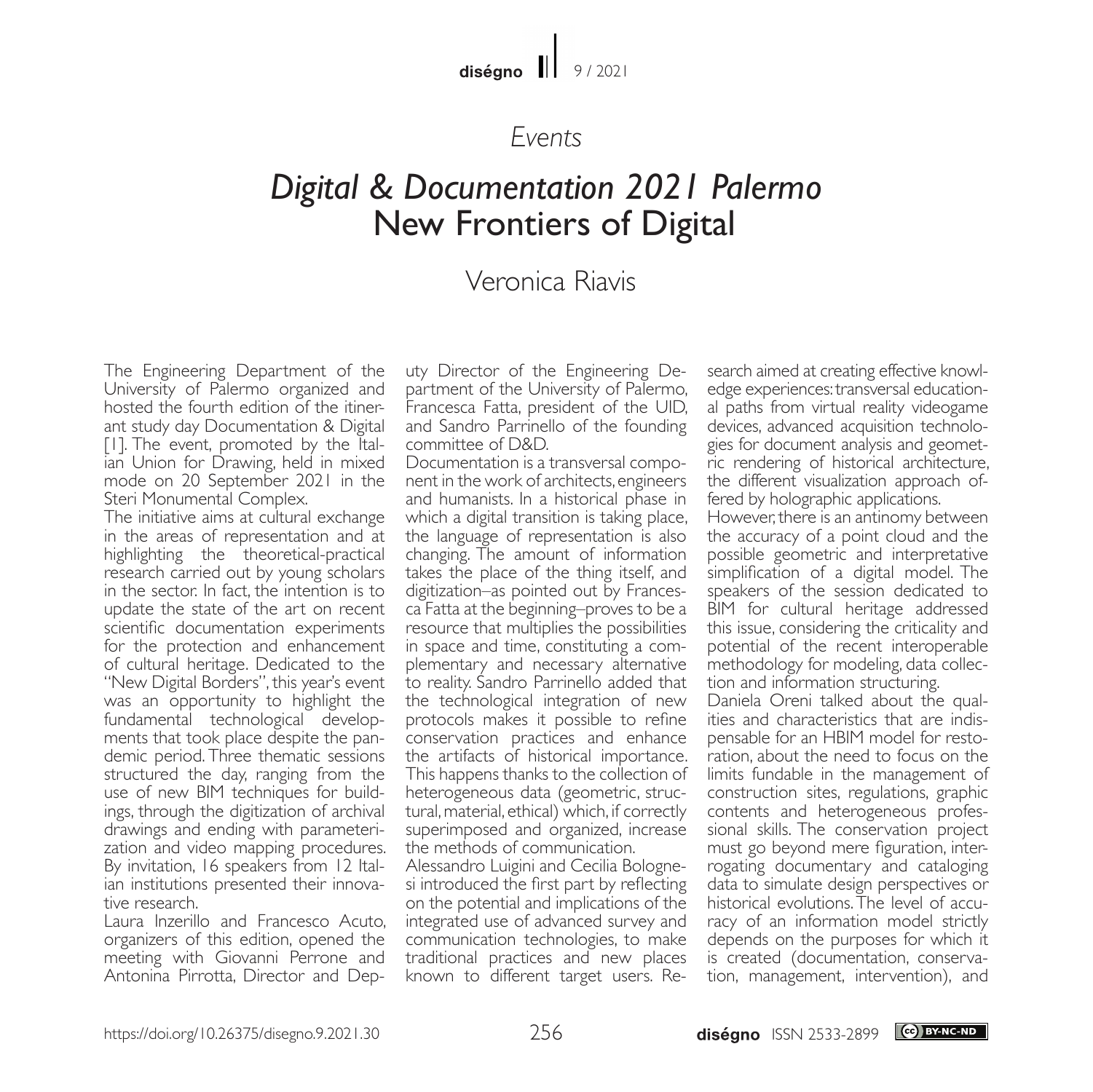therefore on the reasoned scale of rep- resentation and relative geometric level established a priori.

Significant developments in the BIM field emerged from the introduction of automatic identification process- es to reconstruct and classify building complexes or elements, as highlighted in the speech by Pierpaolo D'Agostino and Giuseppe Antuono. Specifically, the recognition of structural elements and typologies takes place thanks to pattern recognition algorithms and geometric shapes, as well as from thermal indices. Marika Griffo discussed the question of the semantic structuring of point clouds and parametric digital twins of historical architectures. The inverse<br>processes of prioritization of geometries and information of morphometric models (deriving from integrated SfM, laser scanner and topographic surveys) were compared with solid information ones (created on BIM authoring soft- ware). While the singularity of the ar- tefact is evident, on the other there is a tendency to typify the elements by assigning each a specific structural and / or decorative function.

Furthermore, Anna Dell'Amico noted that, despite the recent implementa- tions of the BIM system, the adoption of integrated survey methodological protocols (terrestrial and mobile laser scanners, photogrammetry, and drone acquisitions) is still necessary. In addition, the use of multiple software for data processing is essential for the collection and processing of geometric and chromatic information aimed at shared parametric modeling.

Still on BIM, Giorgia Potestà clarified how the specificity that makes a historic architecture distinctive should not base on the mere serial reproducibility of the elements that can easily defined with parametric procedures. If on the one hand, in

fact, the system and loadable families for structural and functional elements guarantee "digital efficiency" in terms of time and standardization of the modeling, on the other hand the reconstruction of artifacts requires the uniqueness offered by local families or even better from polygon mesh objects. Created externally for their complexity, the latter derive from the processing, hybridization and interpretation of data from advanced SfM surveys, laser scanning, infrared thermography and georadar.

The digitization of archival drawings was the theme of the second session. The process of converting analog quantities into digital information can take different forms and uses, such as teaching, research and communication. In this regard, Mariateresa Galizia and Cettina Santagati presented the history and resources of the Museum of Representation of the University of Catania, through scientific research, training and the third mission.

The progress achieved by new tools and the functionalities offered by digital and data sharing platforms are making it possible to collect, consult and rework the precious graphic and textual contents of the documentary material.

Digitization is a procedure that makes it possible to disseminate and protect historical territories and architectures. We generally employ sophisticated methods for the most famous documentary heritage, but we often leave out the lesser known. Especially in the latter case, compromised conservation states that affect readability make digitization necessary. Sandra Mikolajewska clearly indicated that this is possible by resorting to quick and inexpensive acquisition methods, such as the use of cameras and reticular meshes on acetate sheets to check and correct lens distortions with software tool for straightening.



*Fig. 1. Flyer of the event.*

Recently, the demand for high definition acquisitions and cataloging for libraries accessible online is increasing. This happens above all for historical architecture whose digital documentation, supported by a structured organization of data, images and restitutions (spherical pano- ramas or 3D models), reintegrates the topographic and stratigraphic structure of the analogue drawing, thus becoming a reading aid. From the speech by Mat- teo Flavio Mancini it emerged that the use of 2D and 3D digital drawing is often linked to the study and implementation of unrealized architectural projects which, otherwise, would be "incomplete witnesses" confined to the paper support of the sources. In this case, as well,